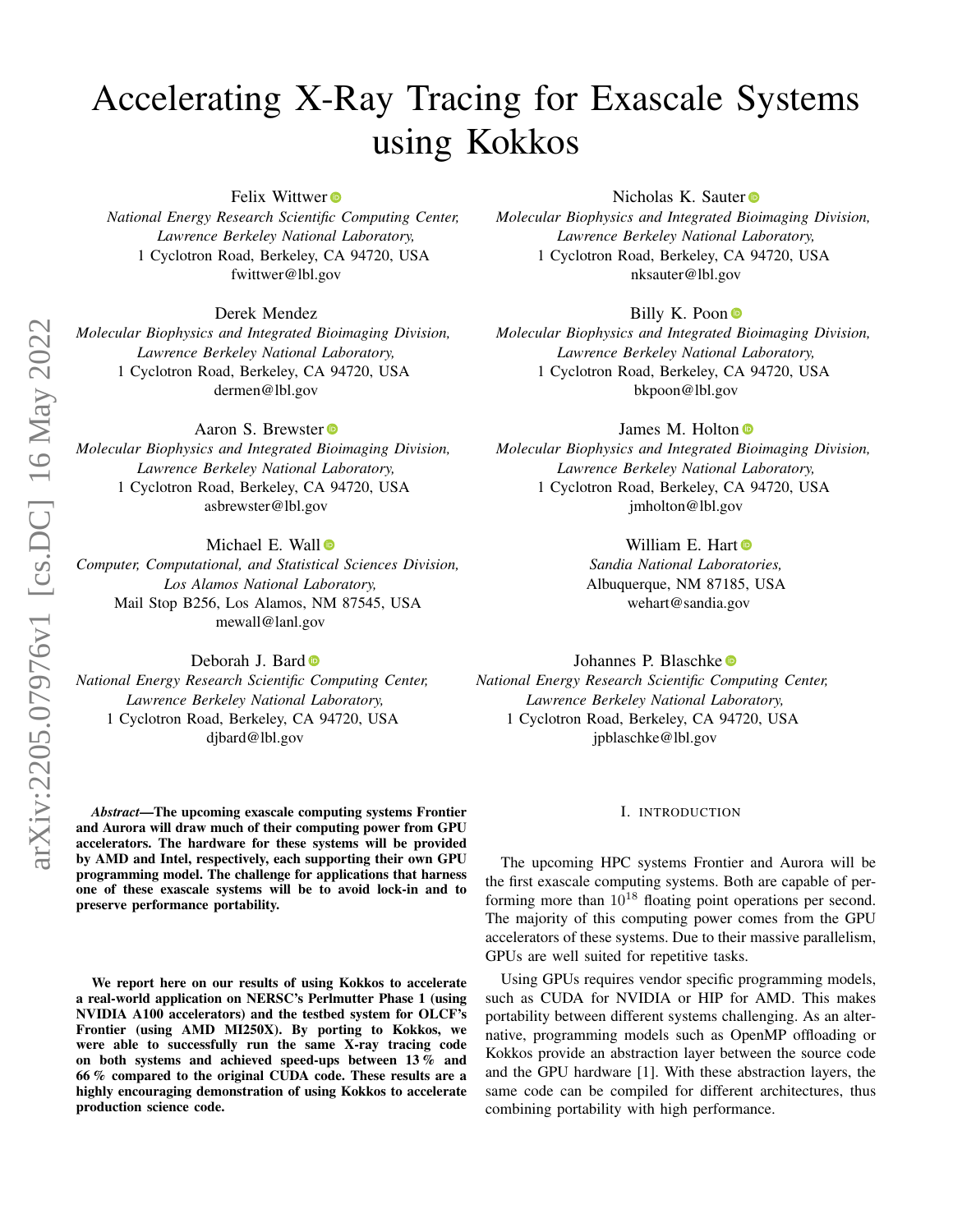#### II. SCIENTIFIC BACKGROUND

X-ray crystallography is an indispensable tool to study the structure of molecules, with applications ranging from material science [\[2\]](#page-5-1) to understanding the function of proteins [\[3\]](#page-5-2). In crystallography, small crystals of an unknown sample (e.g. a protein whose molecular structure is to be determined) are placed in an x-ray beam. By measuring how the x-rays are scattered, the position of each atom in the sample can be determined. A major application of x-ray crystallography is determining molecular structures of proteins. Knowing the protein structure is crucial to understand how a protein interacts. From this understanding, therapeutic drugs can be designed to, e.g., treat infections by blocking specific interactions.

Because the molecules inside the crystals are arranged in a long-range repeating order, the crystals scatter x-rays only into certain directions – ie. scattering only occurs at those angles, which allow for positive interference from the xrays scattered by different atoms. X-rays scattered into these discrete directions form Bragg spots on the imaging detector (the bottom panels in Fig. [1](#page-1-0) illustrate one possible Bragg spot pattern). Mathematically speaking, a molecular structure is represented using a list of real numbers called structure factors, where each Bragg spot is associated with one such structure factor. Reconstructing the protein structure is therefore a two step process: first, the structure factors are determined from the Bragg spots. Then, the structure factors are used to reconstruct the protein structure. If more structure factors are available for the reconstruction, the atomic positions can be determined more accurately. Therefore, increasing the signal of weak Bragg spots requires larger crystals or a more intense xray beam. However, many protein crystals are challenging to crystallize and grow only to microscopic size. Scientists therefore opt for increasing beam intensities. However, as proteins are sensitive to radiation damage, they are quickly destroyed by high intensity x-ray beams.

Serial femtosecond crystallography (SFX) avoids the problem of radiation damage by using ultra-short x-ray pulses from x-ray free-electron lasers (XFELs), called "shots". In essence, the pulses are so short that the Bragg spots can be measured before beam damage has hat time to degrade the sample. Each x-ray pulse lasts only a few ten femtoseconds, fast enough to freeze all atomic motion and capture a snapshot of the crystal before any damage becomes visible. Still, this process will destroy the sample, so fresh crystals must be constantly fed in before each x-ray pulse, see Fig. [1.](#page-1-0) Measuring a complete dataset requires thousands of crystals, each producing only a single scattering image.

Most crystallography methods determine the structure factors by simply integrating the number of photons in each Bragg spot. Apart from the structure factors, the intensity of a Bragg spot is also influenced by the orientation of the crystal, how the crystal is composed from smaller crystals and how the energy spectrum of the photons fluctuates from shot to shot. By averaging multiple images, each under different conditions, these influences can be averaged out. For SFX, this requires



<span id="page-1-0"></span>Fig. 1. *Top:* Experimental setup for SFX. The protein crystals are delivered to the x-ray beam with a water jet. For each x-ray pulse, the imaging detector records the scattered x-rays. *Bottom:* Two detector close-ups. Left: Small scattering angles close to the beam axis. Right: Wide angle scattering at the edge of the detector.

tens of thousands of scattering images.

Instead of simply integrating each Bragg spot, x-ray tracing aims to simulate the photon intensity of every detector pixel by creating a physical model of each crystal [\[4\]](#page-5-3). Modeling each crystal is an iterative process, in which the current parameter estimates are refined until the simulated scattering image matches the measured one. By recovering the unknown parameters from each crystal, x-ray tracing can accurately determine the structure factors from an order of magnitude fewer scattering images. As measurement time at XFELs is scarce, this allows scientists to study more samples or more experimental conditions during the same experiment.

However, while x-ray tracing may require fewer experimental resources, the computational effort to accurately model each pixel grows considerably in comparison to conventional methods. X-ray tracing therefore faces the challenge of performing a more complex data analysis in less time. At the same time, quick feedback on the quality of the collected data is critical for XFEL experiments [\[5\]](#page-5-4). Providing these experiments with quick-turnaround analysis of the terabytes of data requires high performance computing (HPC) at the Exascale.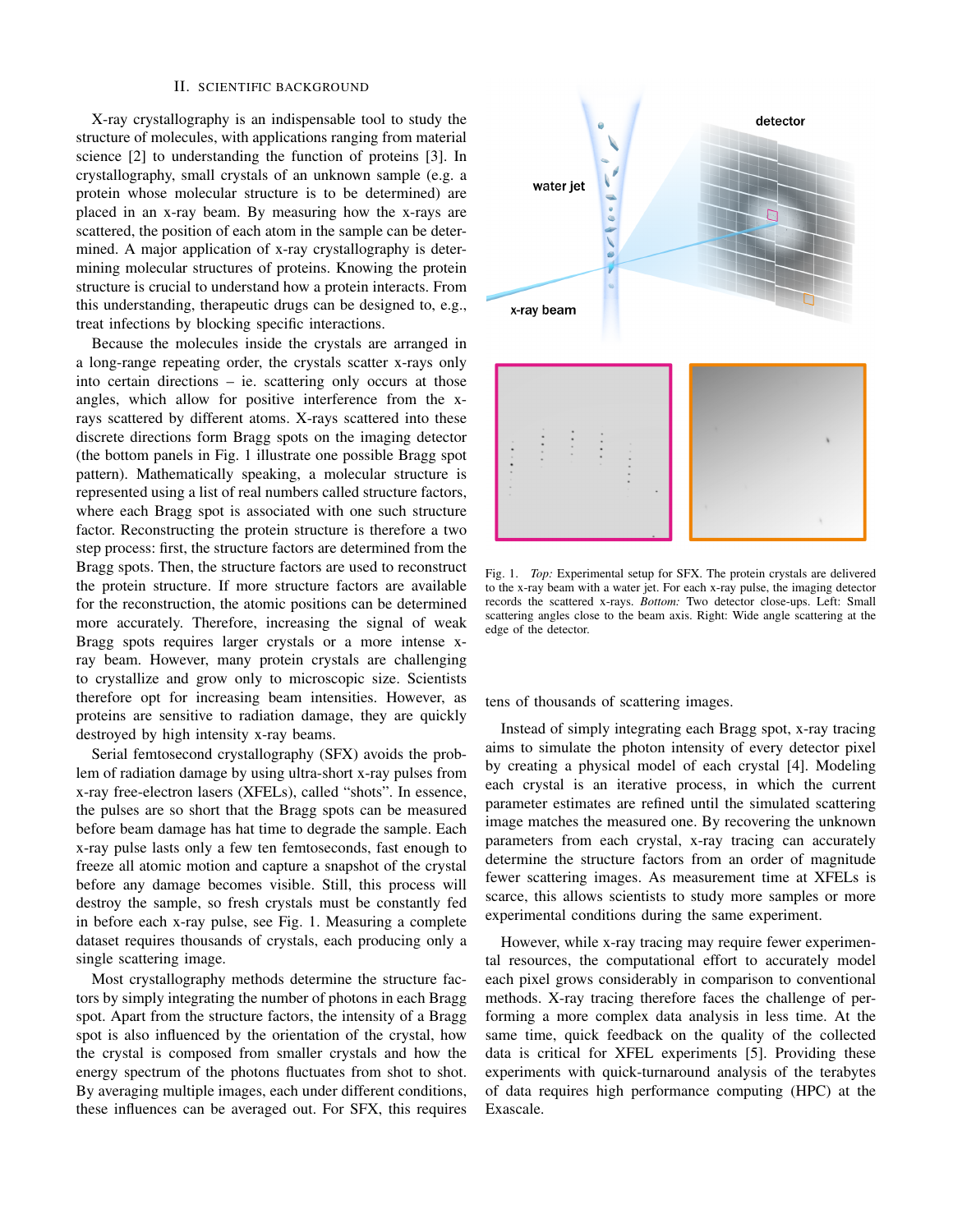# III. GPU ACCELERATION WITH KOKKOS

To simulate scattering images from a physical model, we have developed the program *nanoBragg* [\[6\]](#page-5-5), which is part of the CCTBX software suite [\[7\]](#page-5-6), [\[8\]](#page-5-7). CCTBX consists of a high-level workflow written in Python and accelerated kernels written in C++ (interfacing with Python via *Boost.Python*). This approach has been proven to be highly successful in analyzing large data sets using HPC resources [\[5\]](#page-5-4), [\[9\]](#page-5-8). By designing *nanoBragg* as a kernel compatible with the CCTBX workflow, we see it as the first building block of a larger pixellevel XFEL data analysis workflow.

In x-ray tracing, each detector pixel can be simulated nearly independently of all other pixels, making x-ray tracing ideally suited to exploit the massive parallelism of modern graphic processing units (GPUs). To this end, the original *nanoBragg* code was previously ported to NVIDIA CUDA, resulting in a 500× speedup on an NVIDIA V100 over a multi-threaded CPU implementation on Intel Xeon Ivy Bridge. *nanoBragg* distributes tasks (batches of images to simulate) to multiple nodes and GPUs using MPI (using *mpi4py*). Each GPU then performs work independently. Solving for an unknown molecular structure therefore follows a fork-join parallelism, where each GPU simulates a batch of parameters independently, followed by a MPI reduction [\[4\]](#page-5-3). The *nanoBragg* benchmark discussed here forgoes the final reduction step, instead saving the simulated images to the file system.

The upcoming exascale systems Frontier (OLCF) and Aurora (ALCF) are essential to obtain rapid feedback during XFEL experiments. However, the GPUs for these systems will be provided by AMD, and Intel, respectively. As both vendors supply their own alternative to CUDA, *nanoBragg* must be adapted to each system. To avoid code duplication and sitespecific optimizations, we decided to use Kokkos [\[1\]](#page-5-0).

## *A. Kokkos*

Kokkos is a C++ programming model that allows a single code base to target different HPC platforms [\[1\]](#page-5-0). To achieve this, Kokkos implements abstract memory and execution spaces. Only during the compilation are the abstract spaces and commands converted to CUDA, HIP, OpenMP, etc. This way, the same Kokkos code can be used on systems with different GPUs or even systems with no GPU.

Each execution space is associated with a particular memory space. While the execution space defines where the computation is done, the computation itself is defined by *execution patterns*, which are the Kokkos equivalent to kernels in CUDA. Kokkos implements three patterns:

- parallel\_for: Corresponds to a for-loop where each iteration is executed independently, for example elementwise addition of two vectors.
- parallel\_reduce: A reduction that collects and combines the result of all iterations, for example finding the longest word in a list.
- parallel\_scan: A combination of the former two that uses multiple reductions, for example calculating a histogram of an image.

The typical use case for execution patterns is to work on large data arrays. Kokkos provides its own data structure called *View*. A *View* is a multi-dimensional array which can be transferred between different memory spaces and layouts. The last one is important, e.g. in matrix multiplications, the best performance on a multi-core CPU might be achieved with a row-major layout and on a GPU with a column-major layout. Kokkos automatically manages the conversion between layouts when a *View* is transferred between different memory spaces. This makes it easy to first initialize a *View* on the CPU and then transfer it to GPU memory.

# *B. Porting nanoBragg to Kokkos*

The task of porting *nanoBragg* can be split into two parts: The first part is converting the CUDA kernels to Kokkos' execution patterns, the second part is replacing all CUDA arrays with Kokkos' *Views*. As there is no interaction between the individual detector pixels, all kernels can be replaced with the parallel\_for pattern. Most of the computational work in *nanoBragg* is done in three Kernels:

- *nanoBraggSpots*: The most complex kernel, containing about 350 lines of code. This kernel simulates the Bragg spots. It takes into account crystal orientation, mosaicity and photon energy.
- *addBackground*: The second most complex kernel with about 120 lines of code. This kernel simulates the background scattering from the air and water that surround the crystal.
- *addArray*: A simple kernel that adds the results from the other two kernels.

We illustrate the porting process by using a simplified version of the *addArray* kernel:

```
1 __global
2 void addArray(double* lhs,
3 float* rhs,
                int total_pixels) {
    int j = blockDim.x * blockIdx.x + threadIdx.x;
6 if (j < total_pixels) {
7 lhs[j] = \text{lhs}[j] + (\text{double}) \text{rhs}[j];8 }
9 }
```
## Listing 1. The *addArray* kernel in CUDA

For the Kokkos version, we replaced the *lhs* and *rhs* arrays with *Views* and the body of the kernel with a parallel\_for pattern. As the memory management of *Views* is done by Kokkos, we could remove the custom-written CUDA memory management. The parallel\_for execution pattern takes three arguments: an individual name for debugging and profiling purposes, an execution policy and a functor that holds the computational work. In simple cases like this, the execution policy is simply to iterate over all *total\_pixels*. The functor can be integrated into the pattern by using lambda expressions, this way the structure mirrors how kernels are defined: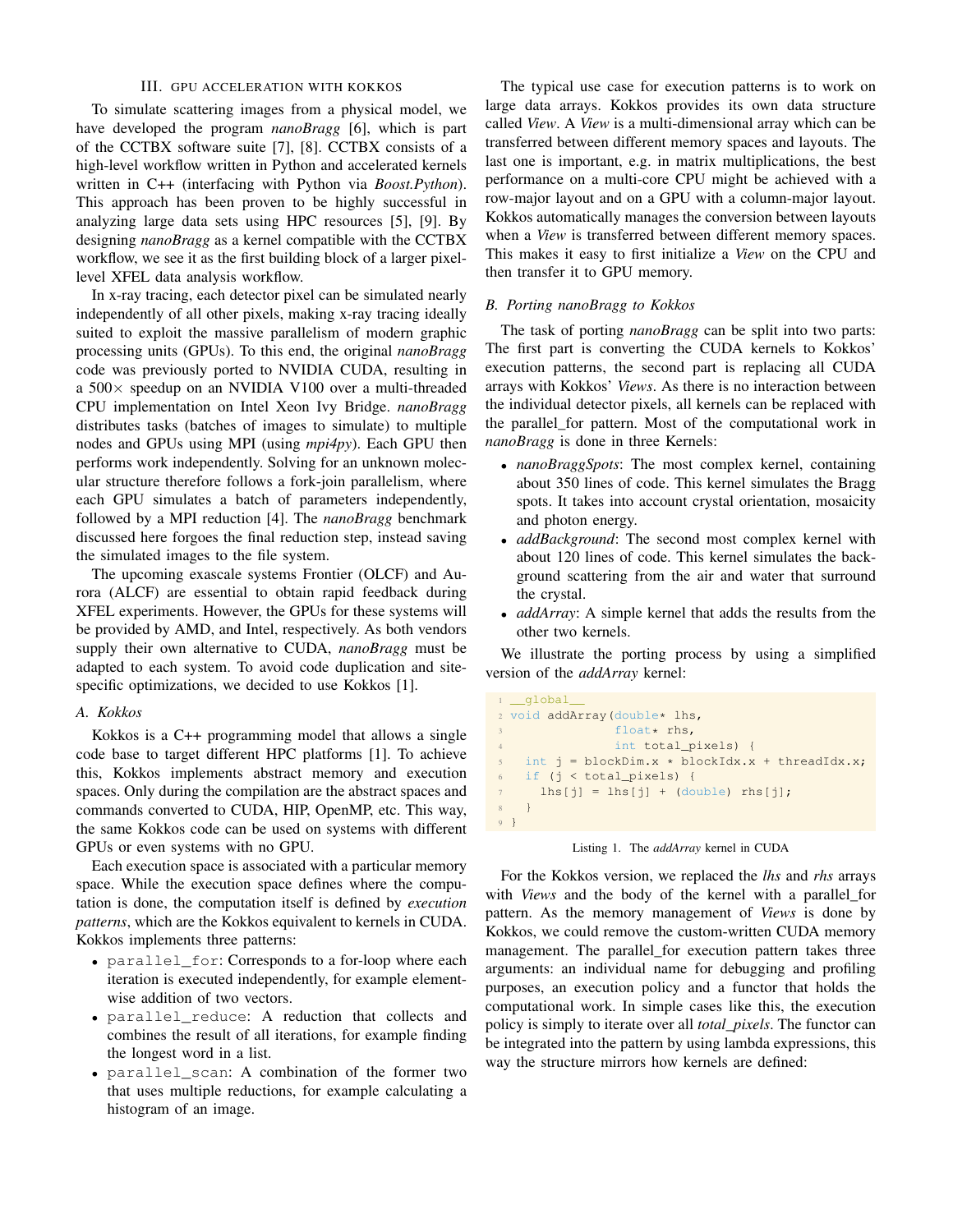```
1 void addArray(Kokkos::View<double*> lhs,
2 Kokkos::View<float*> rhs,
3 int total_pixels) {
4 Kokkos::parallel_for(
5 "addArray", total_pixels,
6 KOKKOS_LAMBDA (const int& j) {
7 lhs(j) = lhs(j) + (double) rhs(j);
8 }
9 );
10 }
```
Listing 2. The *addArray* kernel in Kokkos

The other kernels where converted much in the same way, with a few challenges. One of these is an edge case when using lambda expressions for device code in member functions of a class. Suppose *init()* is a member function that initializes the view data with a certain value:

```
1 void Container::init() {
 2 Kokkos::parallel_for("init", size,
 3 KOKKOS_LAMBDA (const int& j) {
 4 data(j) = m_value;5 }
 6 );
7 }
```
Listing 3. Lambda capture

Since they are class members, the compiler replaces data and m\_value during the compilation with this->data and this->m\_value. The problem arises from this being a pointer in CPU memory. If CUDA is used, this creates an illegal memory access when the GPU tries to access the pointer.

There are multiple ways around this issue: One way is to avoid lambda expressions in this situation and instead explicitly define the functors. Another option is to copy the specific member variables into local variables before the execution pattern is called. And finally, in C++17 lambda expressions have been extended so they can explicitly capture the object, not the pointer. Unfortunately, the CCTBX code is currently not compatible with C++17. Therefore, we choose to use local variables in these situations and otherwise minimize the use of kernels in member functions.

### IV. PERFORMANCE AND PORTABILITY

The goal of porting the *nanoBragg* code to Kokkos is to achieve portability between the upcoming Frontier and Aurora systems as well as Perlmutter. We test the portability on Perlmutter Phase 1 and Crusher, the latest Frontier testbed system. These systems are not production resources, the performance numbers given here were not always reproducible and will be different from the final systems.

Increasing the portability of a code can potentially reduce the performance. We therefore also assess on Perlmutter the performance of the Kokkos port in comparison to the original CUDA version. On Perlmutter, we use the CUDA backend of Kokkos and on Crusher accordingly the HIP backend.

Each node of Perlmutter Phase 1 is equipped with an AMD EPYC 7763 CPU and four NVIDIA A100 GPUs. On Crusher each node is equipped with an AMD EPYC 7A53 CPU and



<span id="page-3-0"></span>Fig. 2. Strong scaling of *nanoBragg* for the simulation of 100 000 scattering images. The dashed line shows ideal scaling where doubling the number of nodes halves the simulation time. On Perlmutter Phase 1, Kokkos is used with the CUDA backend. On Crusher, Kokkos is used with the HIP backend.

four AMD MI250X GPUs. Each MI250X GPU is equipped with two graphic compute dies (GCDs) totalling eight GCDs per node. These eight GCDs function effectively like eight separate GPUs per node.

As a benchmark, we used a test scenario that simulates 100 000 scattering patterns. Due to performance fluctuations of the file system (a consequence of Perlmutter and Crusher not being production systems), we did not include the saving of the simulated images into the benchmark. The tests were performed using 32, 64, and 128 nodes, all results are plotted in Fig. [2.](#page-3-0) Every test case shows almost ideal scaling behavior, highlighting how x-ray tracing benefits from parallel computing. On Perlmutter, the Kokkos version is about 13 % faster than the original CUDA version, indicating no loss in performance due to the port to Kokkos. Concerning portability, Kokkos allows *nanoBragg* to exploit the hardware of Crusher for a more than  $60\%$  faster performance per node, compared to Perlmutter Phase 1.

Next we re-enable file I/O. This introduces workflow latency and dependence on a shared resource (the file system). We observe that the strong scaling in shown in Fig. [2](#page-3-0) is preserved – albeit shifted up due to the increased time spent on I/O. CCTBX seeks to hide workflow latency by assigning more than one MPI rank to each GPU. We observe that this is a largely successful strategy (as total runtime increases with increasing number of MPI ranks per GPU). Fig. [3](#page-4-0) shows the total runtime to trace 100 thousand images using 64 Perlmutter nodes. We see that increasing the number of ranks per GPU increases the total throughput. Interestingly, the CUDA implementation achieves the highest throughput when many (approx. 7 or greater) ranks are sharing the same GPU, whereas the Kokkos implementation achieves the maximum throughput when two MPI ranks share the same GPU. Furthermore, comparing Fig. [2](#page-3-0) and Fig. [3,](#page-4-0) we see that the increased latency due to I/O can be hidden by sharing GPUs accross ranks.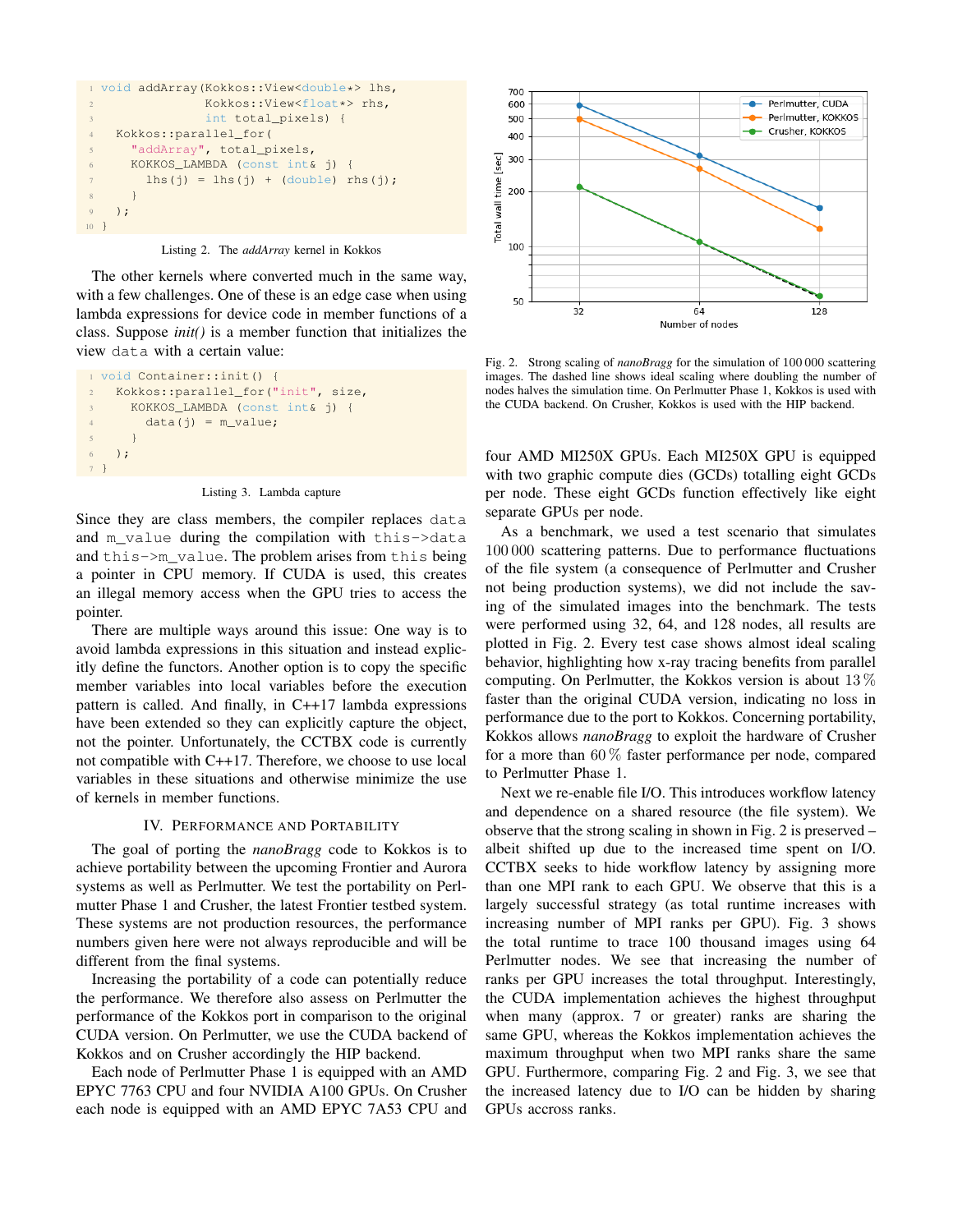

<span id="page-4-0"></span>Fig. 3. Time to simulate 100 thousand diffraction patterns using 64 Perlmutter nodes. In contrast to Fig. [2,](#page-3-0) this benchmark includes the time to save each image to the file system. For comparison, the previous times without file saving are indicated with dashed lines. As the filesystem performance on Perlmutter can vary (due to it not being a production system) at the time of writing, this graph shows the best performance over several repeated runs.

TABLE I KERNEL RUN-TIMES.

<span id="page-4-1"></span>

|               | nanoBraggSpots       | addBackground        | addArray             |
|---------------|----------------------|----------------------|----------------------|
| <b>CUDA</b>   | $8.28 \,\mathrm{ms}$ | $1.87 \,\mathrm{ms}$ | $0.13 \,\mathrm{ms}$ |
| <b>Kokkos</b> | $6.98 \,\mathrm{ms}$ | $1.76 \,\mathrm{ms}$ | $0.12 \,\mathrm{ms}$ |
| Speed-up      | $+15.7\%$            | $+5.9\%$             | $+7.7\%$             |

#### V. KERNEL PROFILING

To analyze how the Kokkos version performs better on Perlmutter than the original CUDA version, we used Nsight Systems and Nsight Compute to profile both versions. For the three main kernels, the execution times on a NVIDIA A100 GPU are given in Table [I.](#page-4-1) For all three kernels, Kokkos achieves a speed-up of more than five percent. As the *nanoBraggSpots* kernel accounts for most of the GPU computation time, the speed-up of more than  $15\%$  for this kernel has a significant impact on the overall run time. On the other end of the complexity spectrum is the *addArray* kernel. While it is one of the smallest kernels and any improvements will only have a small influence in the grand scheme, achieving a speed-up of nearly eight percent even for short kernels is remarkable.

<span id="page-4-2"></span>Using Nsight Compute we studied the critical *nanoBragg-*

TABLE II NANOBRAGGSPOTS DETAILS.

|                       | <b>CUDA</b> | Kokkos               |
|-----------------------|-------------|----------------------|
| Run-time              | $8.28$ ms   | $6.98 \,\mathrm{ms}$ |
| Compute Throughput    | 65.05%      | 77.42%               |
| Memory Throughput     | $21.05\%$   | 21.35%               |
| Registers             | 130         | 116                  |
| Theoretical Occupancy | 18.75%      | $25\%$               |
| Achieved Occupancy    | 16.8%       | 24.74%               |

*Spots* kernel in detail. The results are summarized in Table [II.](#page-4-2) In the table, the compute and memory throughput give an overview how much of the compute and memory resources of the GPU are utilized by the *nanoBraggSpots* kernel. The performance difference between CUDA and Kokkos is mostly a result of the higher compute throughput of the Kokkos kernel, the memory throughput is nearly identical. The increased compute throughput in Kokkos is made possible by using fewer registers. Each multiprocessor on an A100 GPU has a total of 65 536 32 bit-registers for a maximum of 2048 simultaneous threads (64 warps per multiprocessor times 32 threads per warp). However, the GPU can only run at full occupancy if each thread uses less then  $65535/2048 = 32$ registers. With 130 registers, the GPU can run at most 12 warps out of the 64 available. The Kokkos kernel uses 116 registers, which is below the critical threshold of 128 registers, and can therefore run a maximum of 16 warps, 33 % more.

The situation for the other kernels is similar. The *addBackground* kernel goes from 96 to 80 registers and the *addArray* kernel goes from 25 to 16 registers. Kokkos uses consistently fewer registers than the original CUDA implementation, allowing a higher occupancy and throughput.

## VI. CONCLUSION

In this paper, we have reported on our work to port *nanoBragg* to Kokkos. Starting from a CUDA code base, most of the port was straightforward. Arising difficulties from the port could be solved. We have demonstrated that the performance of the code did not suffer from this port and has even increased by 13 %. We have also successfully demonstrated performance portability between Perlmutter Phase 1 (NERSC) and Crusher (OLCF). We are currently in the process of testing the Aurora test system (ALCF). Until now, we have not used advanced Kokkos features such as nested parallelism, which should further increase the performance.

As *nanoBragg* is representative of many scientific codes, our reported findings indicate that Kokkos is a powerful tool to not only achieve performance portability in real-world applications, but also to accelerate existing codes. Moreover, we are able to integrate Kokkos into existing scientific workflows without needing to port an entire code base. This allows scientists to make progress, even if staff time is limited.

## VII. ACKNOWLEDGMENTS

N.K.S, J.P.B., F.W. and D.B. acknowledge support from the Exascale Computing Project (grant 17-SC20-SC), a collaborative effort of the Department of Energy (DOE) Office of Science and the National Nuclear Security Administration. This research used resources of the National Energy Research Scientific Computing Center (NERSC), a U.S. Department of Energy Office of Science User Facility located at Lawrence Berkeley National Laboratory, operated under Contract No. DE-AC02-05CH11231. This research used resources of the Oak Ridge Leadership Computing Facility at the Oak Ridge National Laboratory, which is supported by the Office of